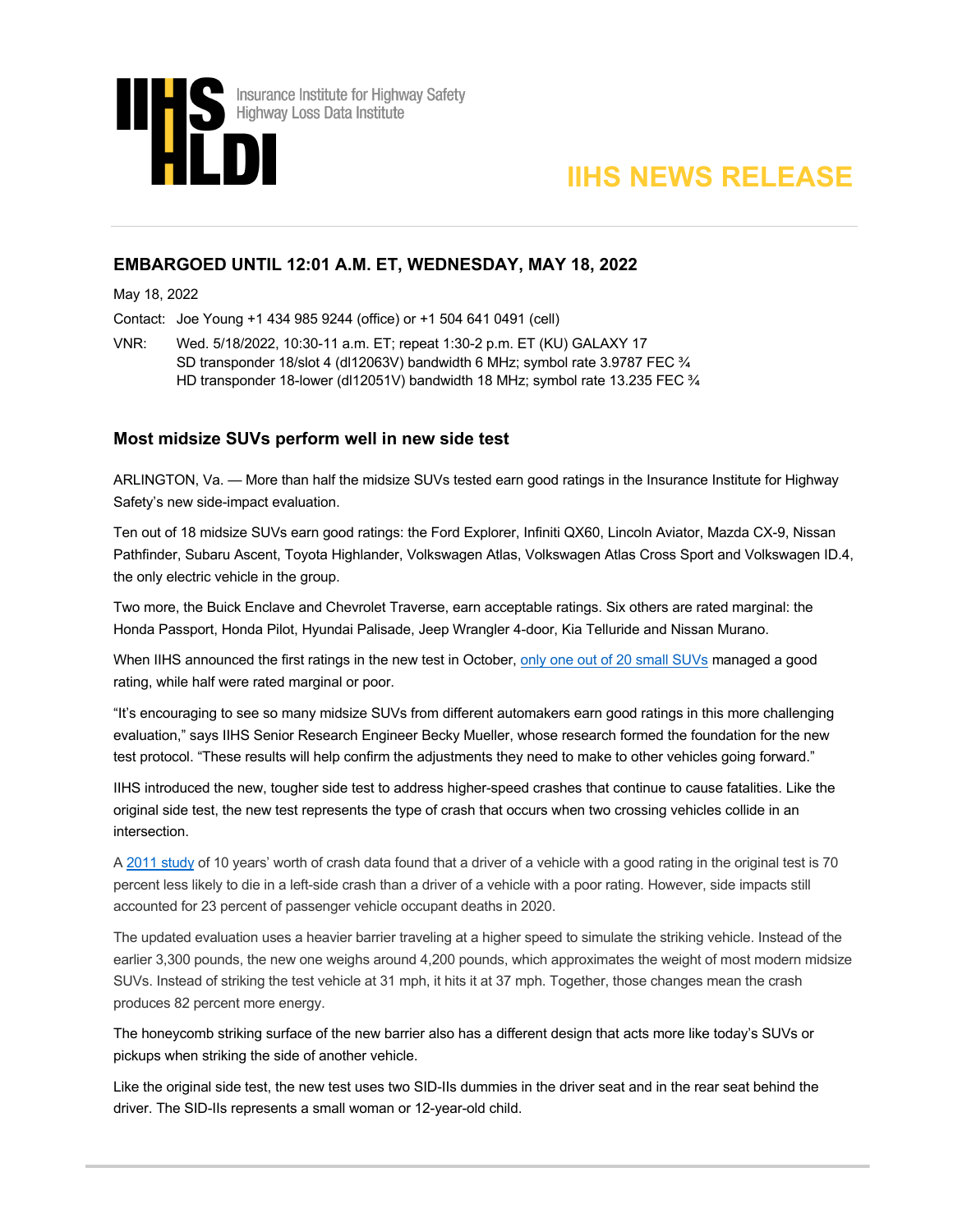To earn a good rating in either the old or new side test, the vehicle's occupant compartment must hold its shape well during the crash. Measures collected from the dummies must not indicate a high risk of severe injuries. In addition, the side airbags and seat belts should prevent the dummies' heads from making hard contact with the interior of the vehicle.

Except for the Wrangler, all the midsize SUVs tested earn good scores for their driver and passenger airbags and head injury measures. The Wrangler, which does not have side airbags for the rear seating positions, earns a poor rating for passenger head protection. The absence of this crucial safety feature allowed the head of the rear passenger dummy to hit the vertical support of the vehicle's removable roof and the window frame of the rear door. This fault was serious enough to bring the overall rating down to marginal, despite good ratings in all the other areas.

In contrast, only the CX-9, ID.4 and Wrangler earn good ratings for preventing injuries to the driver's pelvis — the body region most frequently injured in real-world side crashes — although the Ascent, Aviator, Enclave, Explorer and Traverse earn acceptable scores.

Half the vehicles that earn good ratings overall — the Atlas, Atlas Cross Sport, Highlander, Pathfinder and QX60 showed a moderate risk of severe injury to the driver's pelvis. However, the driver's vital body regions of head and torso (chest and abdomen) were well-protected in these models, as were the rear seat passenger's head, torso and pelvis. Their good and acceptable structures also suggest that their occupant compartments are robust.

The small SUVs rated in October also struggled with driver pelvis injuries, but they performed markedly worse than their larger counterparts in preventing injuries to the chest or abdomen, perhaps due to their lower height relative to the striking barrier.

"A higher-riding vehicle may benefit from the barrier striking lower on its side," says Raul Arbelaez, vice president of the Institute's Vehicle Research Center.

The two acceptable-rated vehicles, the Enclave and the Traverse, fall short of good ratings due to marginal scores for occupant compartment structure.

Among the six vehicles that earn marginal ratings overall, the Murano earns a poor rating and the Pilot, Passport, Palisade and Telluride earn marginal ratings for structure. In the Passport and Pilot, the driver dummy also had high pelvis injury measures and the passenger dummy had high torso injury measures. Injury measures were also high for the driver pelvis in the Murano, Palisade and Telluride. The Wrangler earns a good rating in all those categories but earns a marginal rating overall because of its poor head protection for the rear passenger.

All 18 midsize SUVs and all 20 small SUVs evaluated in October earn good ratings in the original IIHS side test, which will remain the requirement for the *TOP SAFETY PICK* and *TOP SAFETY PICK*+ awards until the updated test replaces it in 2023.